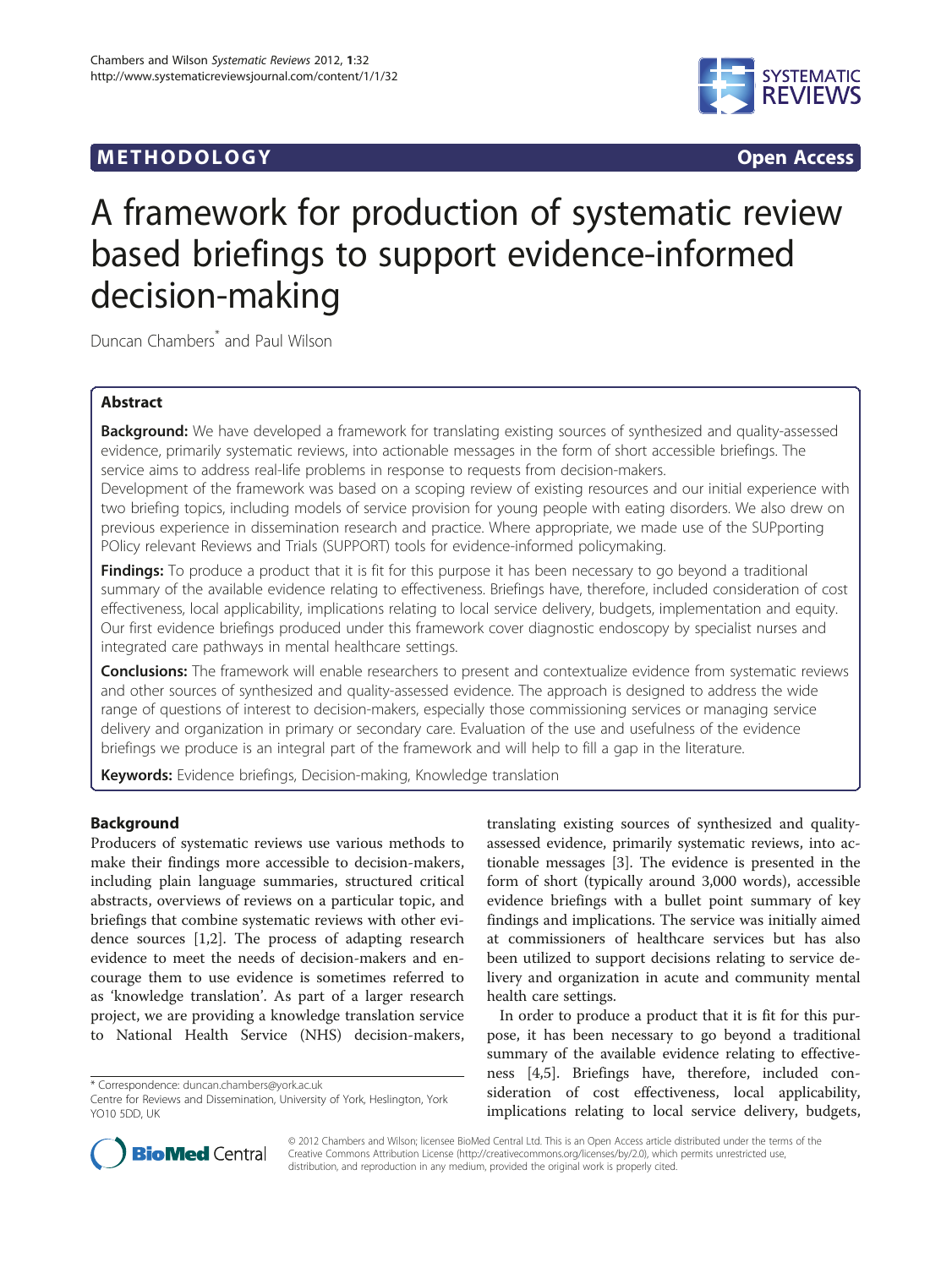implementation and equity. Initial evidence briefings covered cognitive behavior therapy (CBT) for schizophrenia and alternatives to in-patient admission for young people with eating disorders. These briefings were produced using an intuitive ad hoc process. While they were generally well received, it became apparent that we needed to develop a standardized process to clarify and confirm the question(s) to be considered and the methods used to address them. In this paper we present the framework that we have developed and are currently testing.

# Methods

Development of the framework was based on a scoping review of existing resources [[1\]](#page-7-0) and our initial experience of a range of briefing topics, including CBT for schizophrenia and models of service provision for young people with eating disorders. We also drew on previous experience in this area with the renowned Effective Health Care bulletin series [[6\]](#page-7-0), and experience in dissemination research and practice. Where appropriate, we made use of the SUPPORT tools for evidenceinformed policymaking [\[7](#page-7-0)]. The methods we use for producing evidence briefings are described below.

# Results

## Generating topics

Briefings are produced in response to requests from NHS decision-makers who require an independent assessment of evidence to inform a decision. The rationale for this was based on our experience that a briefing produced in response to a real-life problem (service reconfiguration for eating disorders) had an impact that other pilot briefings lacked. The service was initially aimed at commissioners of healthcare services but in principle the framework could also cover a wide range of other decisions in the areas of clinical effectiveness and service delivery and organization.

# Clarifying the research question

On receiving a request, the first step is to arrange a meeting to clarify the question(s) to be addressed. Wherever possible this will be a face to face meeting with those involved in the decision from different perspectives (for example, managers, clinicians and potentially patient/carer representatives). This is important because direct contact between decision-makers and researchers has been identified as a facilitator of use of research evidence [\[4,8](#page-7-0)].

The objectives of the meeting are to:

 clarify the issues to be addressed in terms of population, intervention, comparator and outcomes (PICO). If the research question as originally framed appears to be excessively broad, it may be necessary to modify the scope or break the question down into a number of more specific questions;

- discuss the background to the decision and obtain as much relevant contextual information as possible;
- agree a timescale for production and review of the evidence briefing.

Our checklist of information to clarify the research question and establish the local context is presented in Figure [1](#page-2-0). We will keep the content of the checklist under review and amend it if necessary in the light of further experience with working with local decision-makers.

At this meeting we also make clear our intent to make the final evidence briefing publicly available and aim to agree with the 'customer' on an appropriate timeframe for making a final version available to the wider NHS community. Evidence briefings are treated as confidential during the process of production and review. The research question will normally involve a comparison of the evidence base for two or more interventions (including models of delivery and/or organization of care). Our working assumption is that the decision-makers have framed the problem and identified appropriate options before approaching us and it is not our primary role to address any other alternatives that may exist. However, the possibility that the question may be modified as a result of our research should not be ruled out. If at any point it appears that the question cannot be appropriately answered using existing evidence sources (that is, a new systematic review or primary research is required) we will inform the 'customer' of this and stop work on the evidence briefing.

#### Systematic reviews

Searches for relevant evidence are performed by the researcher responsible for the briefing, with the involvement of an information specialist for more complex topics. The primary sources of evidence about effectiveness are systematic reviews. Reviews are identified by searching the following sources:

- Database of Abstracts of Reviews of Effects (DARE) for quality-assessed systematic reviews of interventions;
- Cochrane Database of Systematic Reviews;
- NHS Health Technology Assessment (HTA) programme reports;
- Centre for Reviews and Dissemination (CRD) HTA database;
- National Institute for Health and Clinical Excellence (NICE) guidelines (for systematic reviews performed to support guideline recommendations).

DARE focuses on systematic reviews that evaluate the effects of health and social care interventions and the delivery and organization of care. The DARE process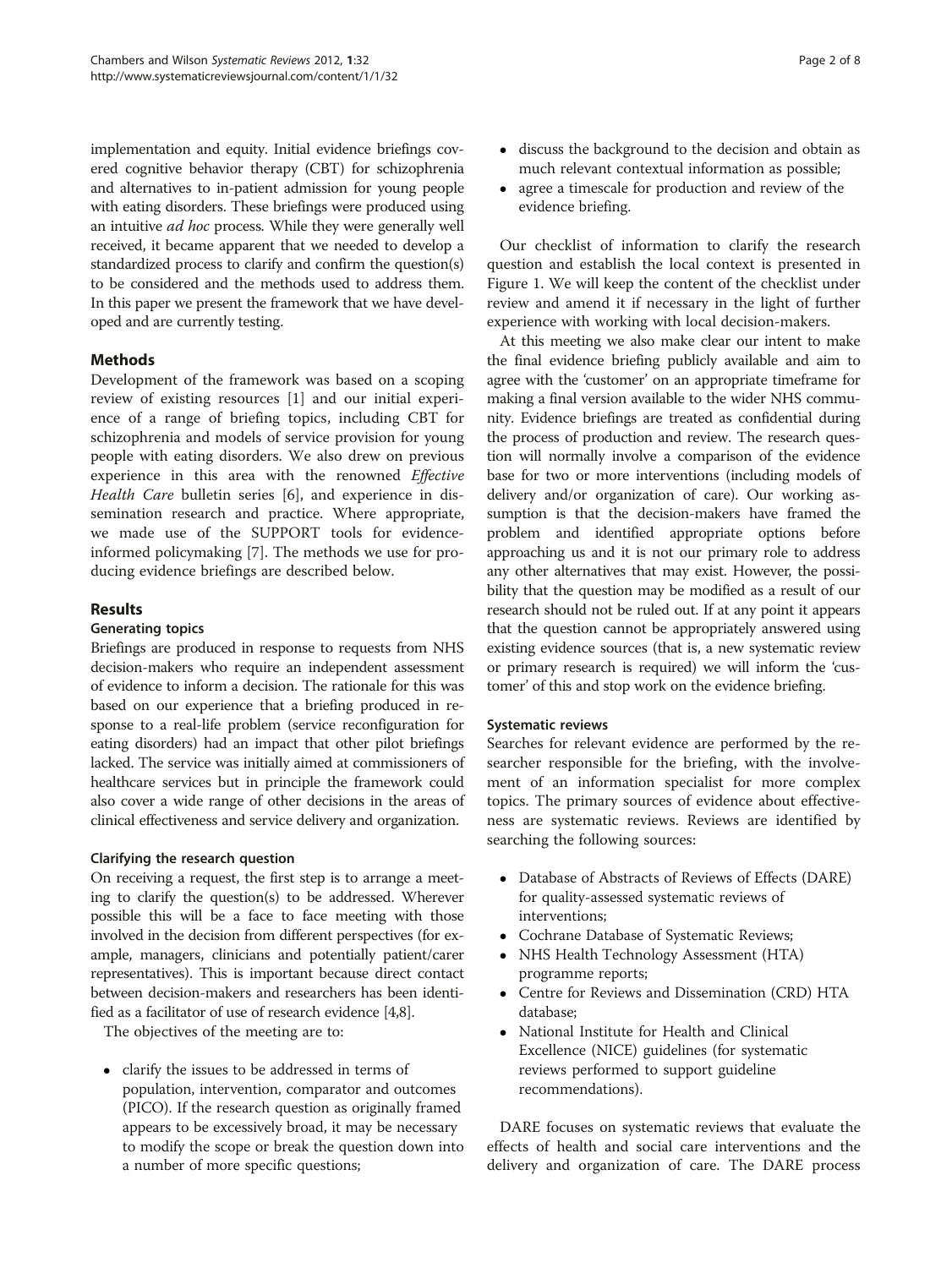<span id="page-2-0"></span>

| <b>Evidence briefing checklist</b> |                                                                                                                                                                                                                                                                                                                                                          |  |
|------------------------------------|----------------------------------------------------------------------------------------------------------------------------------------------------------------------------------------------------------------------------------------------------------------------------------------------------------------------------------------------------------|--|
|                                    | 1. Brief statement of the issue for which an evidence briefing is requested                                                                                                                                                                                                                                                                              |  |
|                                    | 2. Objective(s) of any change to practice/services (e.g. reduce expenditure, disinvest from<br>ineffective intervention, better use of NHS resources, improved outcomes)                                                                                                                                                                                 |  |
|                                    | 3. Population affected by the issue (should be defined as precisely as possible). Also<br>relevant contextual information, e.g. size of population locally (number), prevalence (%),<br>relationship to national average etc.                                                                                                                            |  |
|                                    | 4. Intervention, i.e. a possible change of practice or policy for which an evaluation of the<br>evidence is required. Should be defined as precisely as possible, especially for complex<br>interventions                                                                                                                                                |  |
|                                    | 5. Comparator(s); normally this will be current/standard practice but could also include any<br>other options that may be under consideration, again defined in as much detail as possible                                                                                                                                                               |  |
|                                    | 6. Outcome(s): specific outcomes that are commonly evaluated in primary<br>studies/systematic reviews of the issue. If appropriate, only reviews that address pre-<br>specified outcomes of interest will be included in the briefing. Alternatively, certain<br>outcome(s) may be specified as primary and given extra weight in assessing the evidence |  |
|                                    | 7. Any available data on local costs/resource use/budgets (preferably information that can be<br>included in briefings for wider distribution)                                                                                                                                                                                                           |  |
|                                    | 8. Any known drivers/facilitators of change (e.g. national or local policies/initiatives)                                                                                                                                                                                                                                                                |  |
|                                    | 9. Any known barriers to change                                                                                                                                                                                                                                                                                                                          |  |
|                                    | 10. Any known issues around health equity and/or patient experience                                                                                                                                                                                                                                                                                      |  |
|                                    | 11. Any known issues around implementation<br>Figure 1 Checklist to clarify the research question.                                                                                                                                                                                                                                                       |  |

involves extensively searching for, identifying, and critically appraising the global stock of systematic reviews. DARE currently provides access to over 25,000 systematic reviews and this content is also supplied to The Cochrane Library, PubMed Health, NHS Evidence and Health Systems Evidence. Other sources of systematic reviews and HTA reports (for example, Rx for Change [[9\]](#page-7-0), and the McMaster Health Forum's Health Systems Evidence [[10](#page-7-0)]) may be searched if appropriate. We do not normally search for primary research studies but will do so if necessary (for example, to update existing

systematic reviews or if there are important gaps in the evidence available from systematic reviews).

# Economic evidence

Economic evaluations are identified from the following sources:

- NHS Economic Evaluation Database (NHS EED);
- NICE guidelines (for economic modeling studies performed to support guideline recommendations and other economic evidence):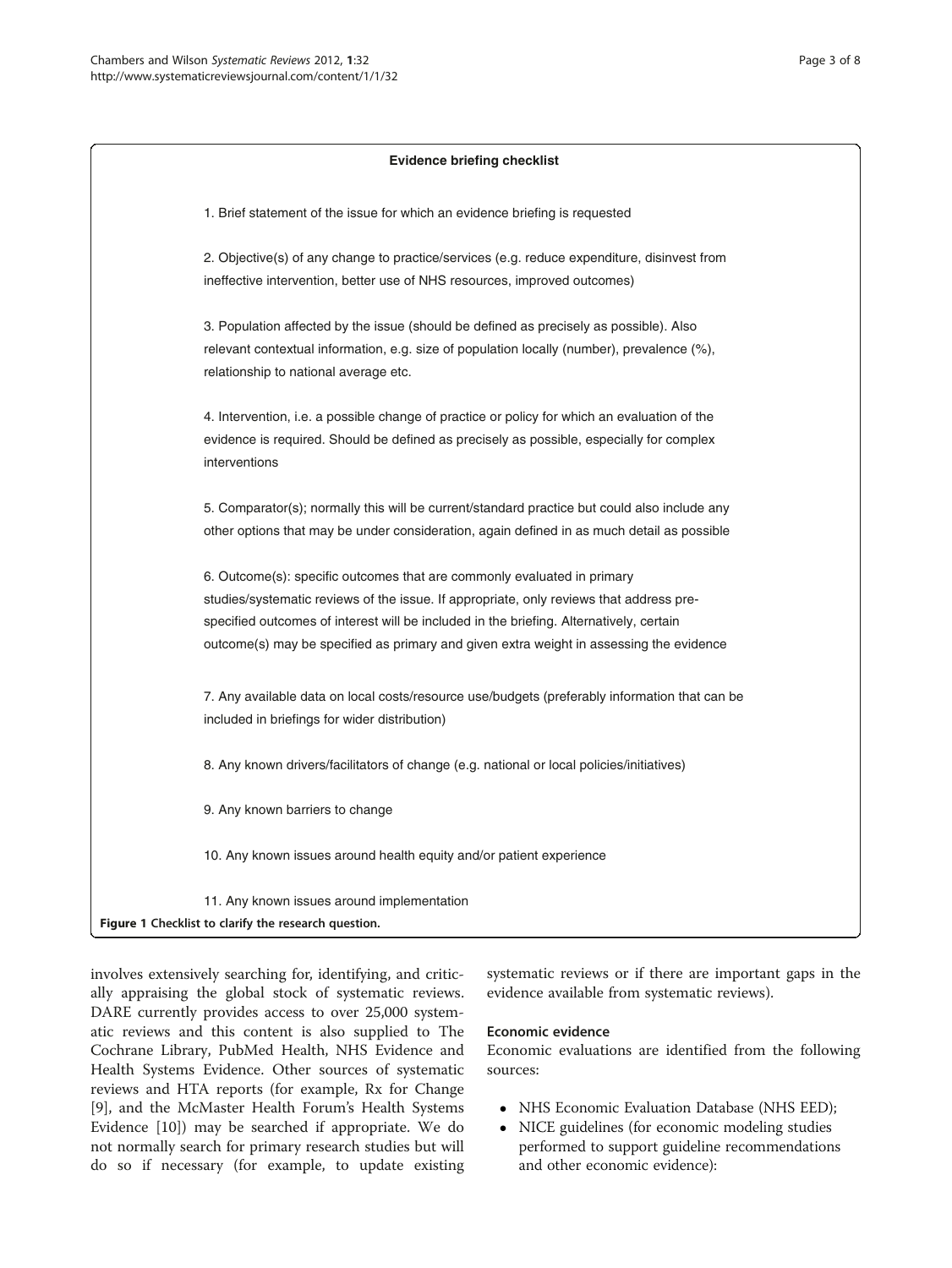• NHS HTA program reports and CRD HTA database (for health technology assessments incorporating economic evaluation).

## Assessment of quality

For systematic reviews and economic evaluations derived from DARE and NHS EED, we are able to make use of an existing critical appraisal (structured abstract) in most cases. If a critical abstract has not been written, we critically appraise the study using standard DARE and NHS EED methods. Cochrane Reviews and NHS HTA program reports are considered high-quality evidence sources and are not formally appraised as part of the DARE production process. We will, however, assess the quality and reliability of such reviews where they are included in an evidence briefing.

If systematic review evidence is limited and the best evidence clearly comes from one or two primary studies, we will critically appraise this evidence using the approach of the Cochrane Effective Practice and Organization of Care (EPOC) Group [[11](#page-7-0)].

## Local context

Our briefings relate the evidence to the local setting. As a minimum, we assess generalizability of the evidence to the UK NHS (to what extent were studies in the included systematic reviews and economic evaluations conducted in similar populations/settings?) at the local as well as the national level; potential impact on outcomes locally (based on effect measures reported in or calculated from systematic reviews); and state any implications for local service delivery and budgets. We use items 7 to 10 of our checklist to work with the customer to identify any evidence related to the local context. These are supplemented by interrogation of any national/local policy and guidance documents, prevalence data or episode statistics that are relevant to the question under consideration. Any variations in the availability, quality or results of local evidence are assessed and described using an approach based on previous experience of producing national guidance on commissioning cancer services but one that is also similar to the approach of the SUPPORT Collaboration [\[12](#page-7-0)].

# Health equity

It is important to assess any implications of changes to practice or service delivery for health equity. Our preferred approach follows that developed by the SUPPORT Collaboration [\[13](#page-7-0)] and involves consideration of the following questions:

 Which groups or settings are likely to be disadvantaged in relation to the option being considered?

- Are there plausible reasons for anticipating differences in the relative effectiveness of the option for disadvantaged groups or settings?
- Are there likely to be different baseline conditions across groups or settings such that the absolute effectiveness of the option would be different, and the problem more or less important, for disadvantaged groups or settings?
- Are there important considerations that should be made when implementing the option to ensure that inequities are reduced, if possible, and that they are not increased?

However, we recognize that this information may not always be available from systematic reviews and is likely to need to be supplemented or replaced by information gathered locally, using documents produced by or relevant to the NHS, such as Joint Strategic Needs Assessments and equity audits.

## Implementation

We also attempt to assess the likely ease of implementation of any changes to practice or service delivery. This involves consideration of issues such as the time and resources required to implement change, the numbers of services and staff affected, and the likely attitudes of relevant stakeholders. To date we have used this informal approach rather than the more comprehensive approach, including consideration of implementation strategies, developed by the SUPPORT Collaboration [[14\]](#page-7-0). Initial experience suggests that this simpler approach is sufficient to meet the needs of NHS decision-makers, but we will keep this issue under review.

In addition, as health care resources are finite there may also be a need to consider the costs and benefits of investment in implementation itself. Implementation efforts compete with other health-care programs for limited health-care resources, so it is, therefore, important that we determine whether implementation is actually worthwhile. We have been exploring the feasibility of applying a framework for assessing the costeffectiveness of quality improvement efforts [\[15\]](#page-7-0), but recognize that this is an area in need of methodological development.

## Briefing format

The precise format depends on the topic but will normally include:

- Front page bullet point summary of main messages (Figure [2\)](#page-4-0).
- Background section describing local context and topic to be addressed.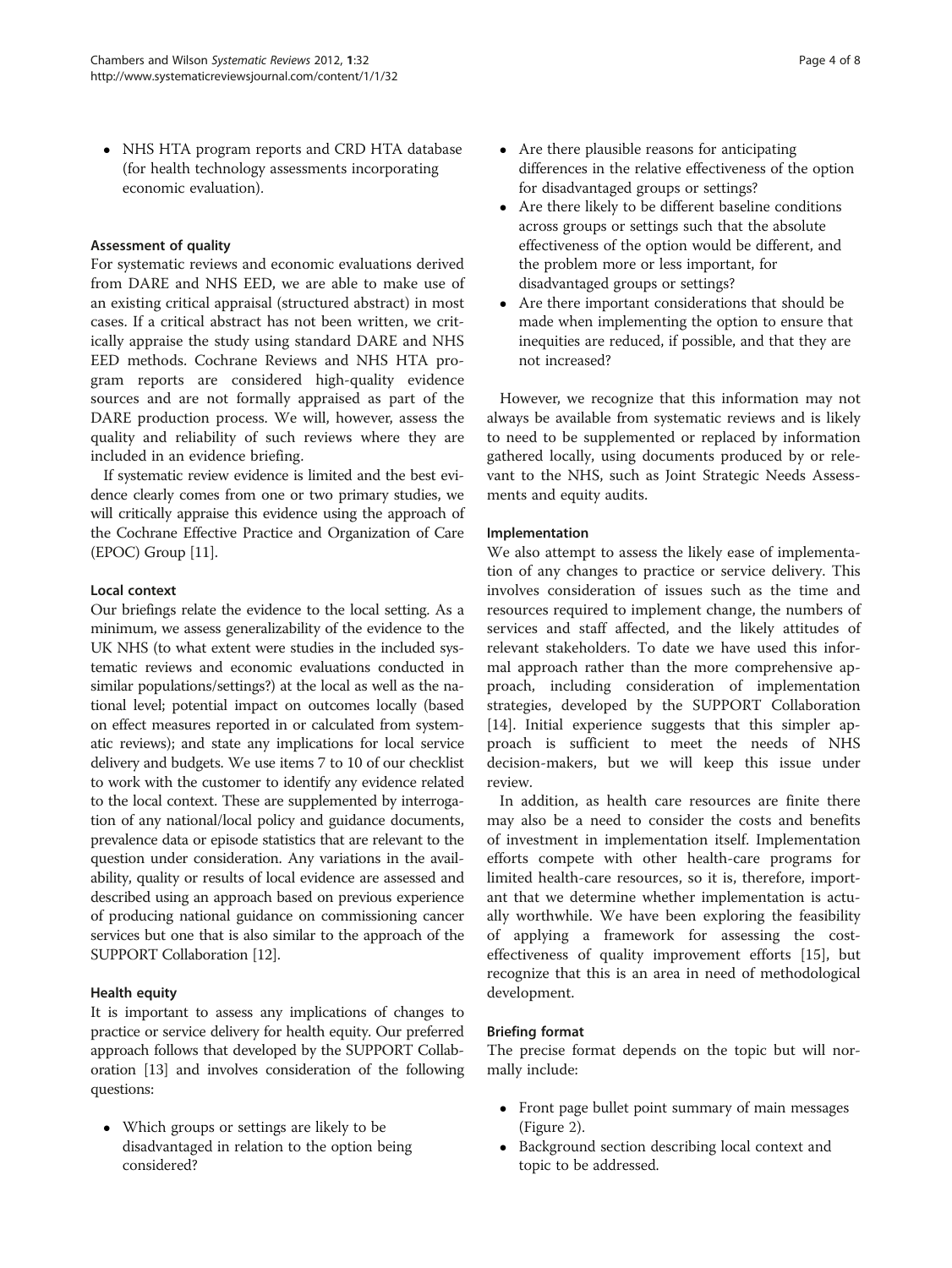<span id="page-4-0"></span>

- Methods section.
- Evidence base for effectiveness. Summary of existing systematic reviews and their findings; critical appraisal of the strength of the evidence and methodological rigor of the review(s); assessment of generalizability. Critical appraisal based as far as possible on information

contained in the reviews themselves and existing appraisals, such as DARE abstracts.

 Evidence base for cost-effectiveness. Summary of existing economic evaluations/models and their findings; critical appraisal of strength of the evidence and methodological rigor of the studies. Critical appraisal based as far as possible on information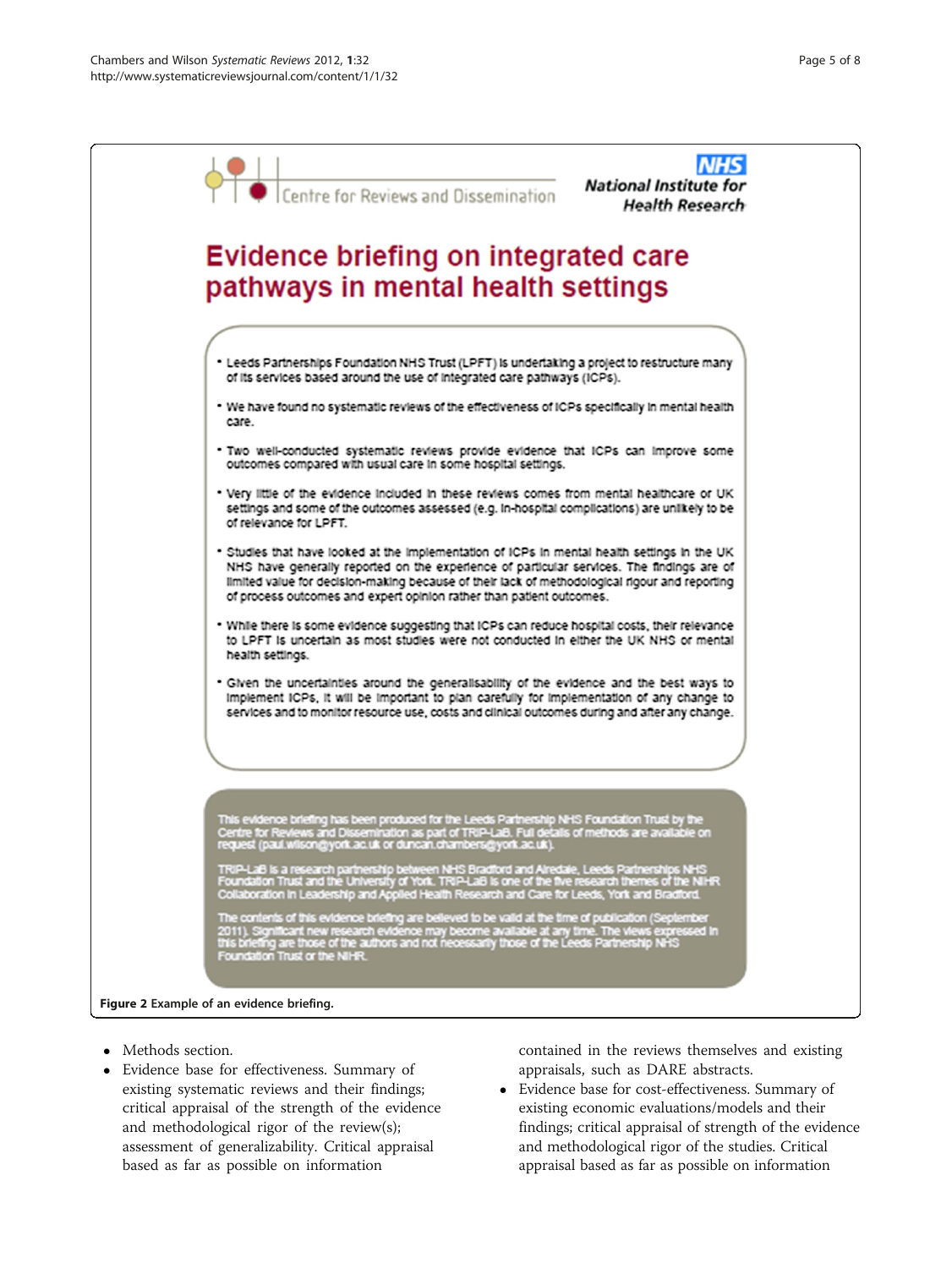contained in the studies themselves and existing appraisals such as NHS EED abstracts.

- Potential implications. Based on the evidence presented, what are the possible implications of any decision to change practice or service delivery in the local NHS setting in terms of quality of care; patient and process outcomes; cost savings or better use of resources; and health equity? Implementation issues will also be considered.
- References.

Additional information, such as search strategies and data extraction tables/evidence profiles, is made available as appendices or on request from the authors.

#### Peer review/quality control

As a minimum, briefings are reviewed and edited by a second researcher and representative(s) of the customer organization. To date, peer review has been undertaken by researchers independent of the project team.

## Evaluation

Evaluation of use, usefulness and impact is an important part of the process of evidence briefing production and interaction with decision-makers. The briefing on models of service provision for adolescents with eating disorders (produced before we developed this framework) was evaluated using a brief questionnaire (Figure [3\)](#page-6-0) that went to everybody who received the briefing. While the feedback was positive, the sample size was very small [\[16\]](#page-7-0).

Our first evidence briefings produced under this framework cover diagnostic endoscopy by specialist nurses, integrated care pathways in mental healthcare settings and drug treatments for patients with functional class II pulmonary hypertension. For full details of all evidence briefings, see the project web page [[17](#page-7-0)]. At the time of writing, these briefings are part of ongoing decision making processes. A feedback process will be instigated once the deliberations have concluded. We will continue to evaluate the service on an ongoing basis.

# **Discussion**

The framework presented in this paper is intended to enable researchers to present and contextualize evidence from systematic reviews and other sources of synthesized and quality-assessed evidence. The approach is designed to address the wide range of questions of interest to decision-makers, especially those commissioning services or managing service delivery and organization in primary or secondary care. As such, the framework attempts to go beyond the types of questions normally addressed in systematic reviews of effectiveness. We aim to build relations with decision-makers through initial face to face meetings, followed by continued contact

(face-to-face or email) to clarify the issue or question to be addressed. The use of the checklist (Figure [1](#page-2-0)) enables us to ensure that a common understanding of the question to be addressed is achieved. The checklist takes a broad approach to defining the question, especially for aspects other than effectiveness and cost-effectiveness. For example, there could be overlap between the concepts covered by questions 8, 9 and 11, but having three separate questions allows for differences in understanding of terms like 'barriers','facilitators' and 'implementation'.

While the approach appears promising, our experience with producing briefings using this framework has been limited to date. Collection of feedback from decisionmakers is an important part of the process and will help us to refine our approach further over time. We are aware of the need to develop the peer review system and possibly to involve a wider range of experts, particularly for assessing aspects other than clinical and cost-effectiveness.

As a matter of policy, we are currently limiting production of evidence briefings to questions brought to us by decision-makers, rather than proactively seeking to identify topical and important issues. This could be seen as either a strength or a weakness in our approach. Analyzing real problems in collaboration with those directly affected should mean that research evidence is more likely to be used and have an impact on decision-making. Systematic reviews suggest that the interaction of decision-makers and researchers promotes uptake of research evidence [\[8](#page-7-0)]. On the other hand, engagement with decision-makers has historically been a challenge for this type of service [\[1\]](#page-7-0). The challenge for us has been to generate enough topics initially to get the service off the ground, particularly at a time of change and uncertainty in the English NHS. Demand for the service is expected to increase once the transition to a system of clinically-led commissioning has occurred because there will be more commissioning bodies with varying levels of expertise and access to resources to support evidence-informed decision-making.

Services that synthesize systematic reviews with other research evidence and context-specific information to answer a specific question are defined as 'policy briefs' in the taxonomy developed by Lavis [\[2](#page-7-0)]. These services differ from ours in being primarily aimed at government or regional level decision-making. Another point of difference is that in the model of policy briefs described by Lavis and the SUPPORT Collaboration, it appears that the people producing the brief identify possible options to solve the problem being addressed, even if they do not make recommendations [\[18\]](#page-7-0). Our preferred approach is to evaluate solutions already under consideration by decision-makers.

Some new services of this type have started since we did the searches for our scoping review, demonstrating a wide current interest in optimizing the use of systematic reviews by decision-makers. This may be related to the increasing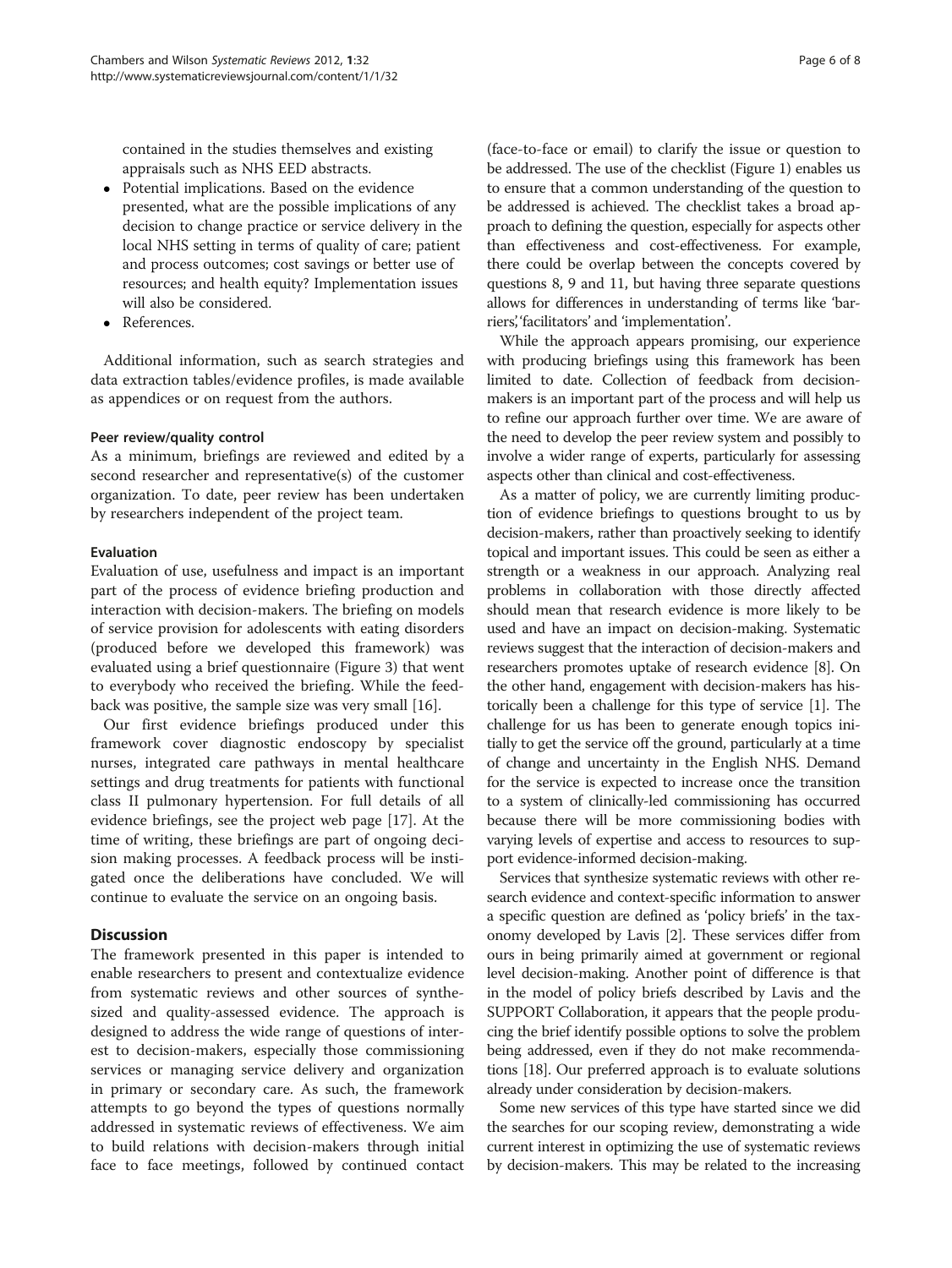<span id="page-6-0"></span>

|                                                      | <b>Evaluation:</b>                                                                                                                                                  |  |
|------------------------------------------------------|---------------------------------------------------------------------------------------------------------------------------------------------------------------------|--|
|                                                      | Name (optional):                                                                                                                                                    |  |
|                                                      | Job title (optional):                                                                                                                                               |  |
|                                                      | 1. How helpful did you find the briefing as a source of evidence to inform decision making?<br>(On a 0–10 scale, where $0 =$ least helpful and $10 =$ most helpful) |  |
|                                                      | 2. Were there aspects of the briefing presentation and/or content that you found particularly<br>helpful? If so, which?                                             |  |
|                                                      | 3. Were there aspects that you felt could be improved? If so, which?                                                                                                |  |
|                                                      | 4. What other sources of evidence would you normally use to inform commissioning<br>decisions?                                                                      |  |
|                                                      | 5. How did you feel the evidence briefing compared with the sources of evidence you<br>normally use?                                                                |  |
|                                                      | 6. Do you have any other comments about the evidence briefing or the process of working<br>with us?                                                                 |  |
| Figure 3 Evidence briefing evaluation questionnaire. |                                                                                                                                                                     |  |

pressure to make the best use of limited resources for healthcare in both developed and developing countries. The closest parallel to our service has been developed by the Ottawa Hospital Research Institute, Canada, working with the Champlain Local Health Integration Network, a commissioner of healthcare services [\[19\]](#page-7-0). This service, known as 'Knowledge to Action, has produced 16 systematic review- ' based evidence summaries at the time of writing. However, these summaries appear to be mainly overviews of the systematic review literature (including quality assessment using AMSTAR) with less emphasis on the consideration of context, the potential cost impact, implementation and health equity that is integral to our framework. In Africa, rapid response evidence services for national-level decision-makers, based on systematic reviews where possible, have been set up in Uganda and Burkina Faso as part of the EVIPNet (Evidence-Informed Policy Network) program supported by the World Health Organization [\[20\]](#page-7-0).

As noted previously [\[1](#page-7-0)], there have been few formal published evaluations of these services, although it is likely that service providers have gathered substantial amounts of information that is not in the public domain. This reinforces the need for us to evaluate the perceived usefulness and use of the briefings that we produce. The eating disorders briefing was evaluated by means of a brief questionnaire. More sophisticated approaches to evaluation could be developed although it may be unrealistic to expect high response rates from NHS commissioners and clinicians.

Further developments could include incorporation of local data supplied to us by the organization requesting the briefing and extraction of data from the wide range of resources available through, for example, the NHS Information Centre. If we were to attempt the latter, systematic and transparent methods for searching and using the data would need to be developed.

Peer review is another area that we are seeking to develop further and is especially important in relation to adapting the briefings for wider audiences. As we decide how best to balance the need for rapid information to support decision-making against the time required for rigorous peer review, it may be that (as with *Effective* Health Care), we will be able to recruit a core group of responsive peer reviewers. Post-publication peer review is also possible, with readers invited to submit comments for response.

Given that we are going beyond the boundaries of standard systematic reviews/HTAs or even other